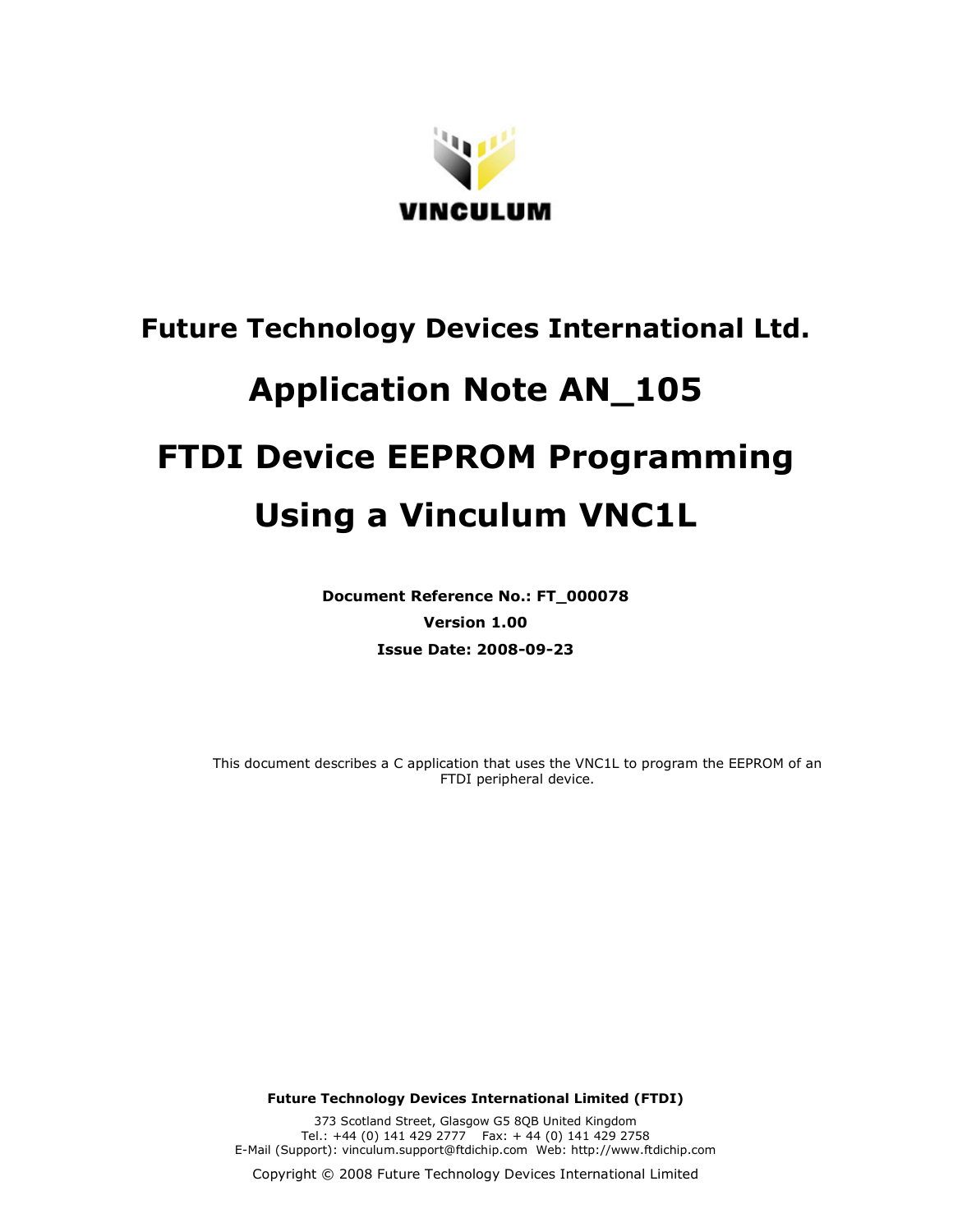

## **VINCULUM**<br>Table of Contents

| 1            |       |                                                                |  |  |
|--------------|-------|----------------------------------------------------------------|--|--|
|              | 1.1   |                                                                |  |  |
|              | 1.2   |                                                                |  |  |
| $\mathbf{2}$ |       |                                                                |  |  |
|              | 2.1   |                                                                |  |  |
|              | 2.2   |                                                                |  |  |
|              | 2.2.1 |                                                                |  |  |
|              | 2.2.2 |                                                                |  |  |
|              | 2.2.3 |                                                                |  |  |
| 3            |       |                                                                |  |  |
|              | 3.1   |                                                                |  |  |
|              | 3.2   |                                                                |  |  |
|              | 3.3   |                                                                |  |  |
| 4            |       |                                                                |  |  |
|              | 4.1   | Subroutines for Setting up and Connecting to the TTL-232R-3V37 |  |  |
|              | 4.2   |                                                                |  |  |
|              | 4.2.1 |                                                                |  |  |
|              | 4.2.2 |                                                                |  |  |
|              | 4.2.3 |                                                                |  |  |
|              | 4.2.4 |                                                                |  |  |
|              | 4.2.5 |                                                                |  |  |
|              | 4.2.6 |                                                                |  |  |
|              | 4.2.7 |                                                                |  |  |
|              | 4.2.8 |                                                                |  |  |
|              | 4.3   |                                                                |  |  |
|              | 4.3.1 |                                                                |  |  |
|              | 4.3.2 |                                                                |  |  |
|              | 4.3.3 |                                                                |  |  |
|              | 4.3.4 |                                                                |  |  |
| 5            |       |                                                                |  |  |
|              |       |                                                                |  |  |
|              | 20    |                                                                |  |  |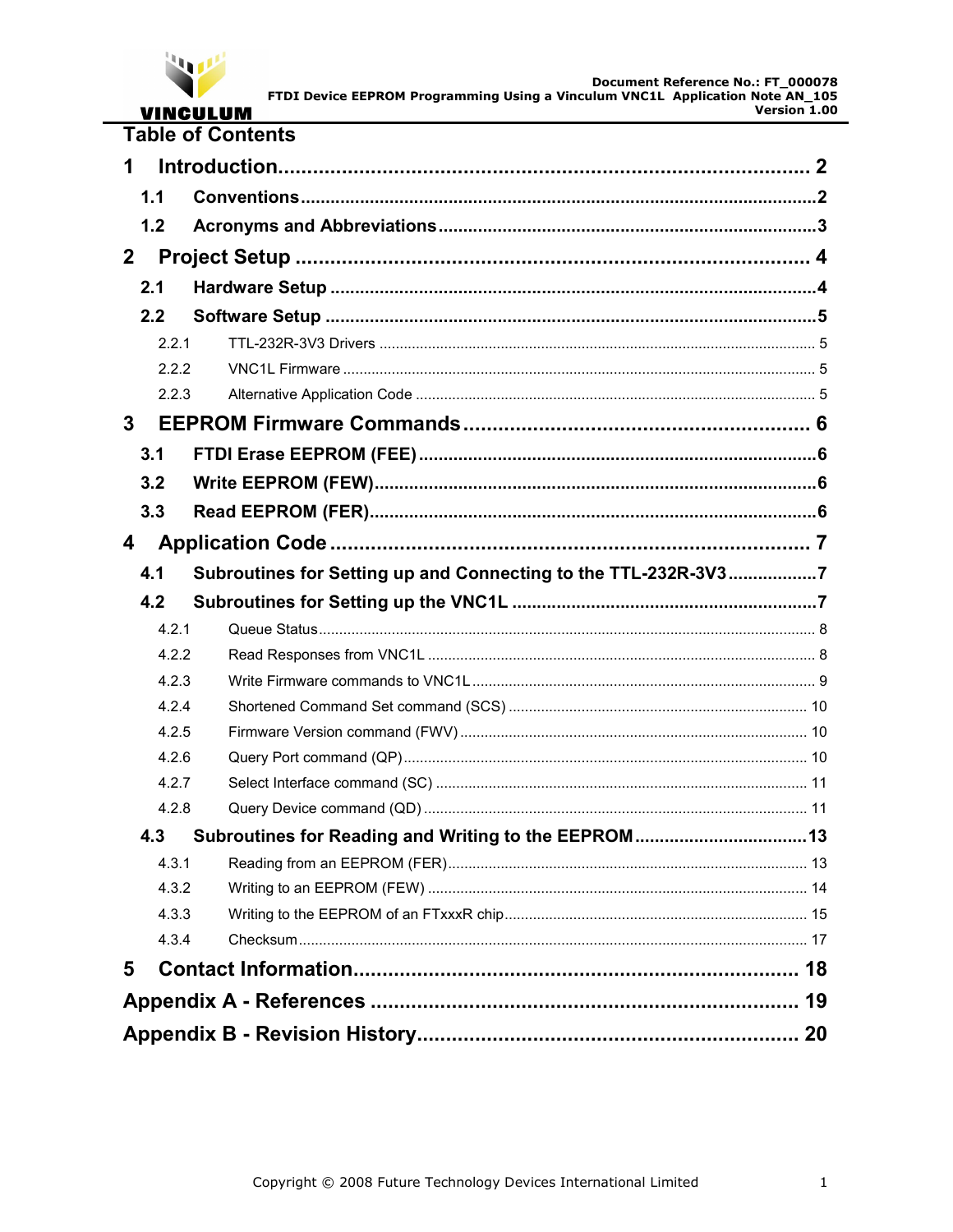

## **1 Introduction**

The VNC1L is a USB host controller IC which allows data to be transferred via USB to an FTDI peripheral device (FTxxx). The FTDI devices may use an EEPROM to store USB device descriptors that can be programmed over the USB. Programming is commonly done by connecting the FTDI device to a PC, installing the required FTDI drivers and using the driver API functions to program the EEPROM of the device. This application note describes how to configure the VNC1L to program the EEPROM of an FTDI device.

Firmware available for the VNC1L allows the user to read, write and erase the EEPROM of an FTDI device. These firmware commands can be used to reprogram the VID, PID, serial number, manufacturer string and description string within the EEPROM of all existing FTDI peripheral devices connected to the VNC1L. This can be achieved using a C application on a PC. The example code for Microsoft<sup>®</sup> Visual Studio<sup>®</sup> 2008 is available by request under NDA. Contact support1@ftdichip.com.

Any software code examples given in this document are for information only. The examples are not guaranteed and are not supported by FTDI.

## **1.1 Conventions**

| Convention                      | Description                                                                                                      |
|---------------------------------|------------------------------------------------------------------------------------------------------------------|
| Monospaced type                 | Indicates input or output from the monitor.                                                                      |
| <b>Boldface monospaced type</b> | Indicates input supplied by the user.                                                                            |
| Italic monospaced type          | Indicates binary characters (ASCII values of<br>characters).                                                     |
| Important                       | Signals that the information supplied is<br>important.                                                           |
| <b>Note</b>                     | Provide additional information about a topic.                                                                    |
| Warning                         | Indicate potential damage to equipment or<br>loss of data.                                                       |
|                                 | Is used to show a range. For instance, a<br>range of bits 15:9 is bits 15 to 9 (inclusive)<br>of a binary value. |
| VNC1L                           | Indicated information specific to the VNC1L.                                                                     |
| $\overline{ }$                  | carriage return (0x0D).                                                                                          |
|                                 | space (0x20).                                                                                                    |
| $\overline{d}$                  | Represents a single decimal character (0 to<br>9).                                                               |
| $\boldsymbol{x}$                | Represents a single hexadecimal character<br>(0 to 9 and A to F).                                                |
| $\mathsf{C}$                    | Represents a binary character (0x00 to<br>$0xFF$ ).                                                              |
| $<$ sp $>$                      | space                                                                                                            |

The following conventions are used in this document: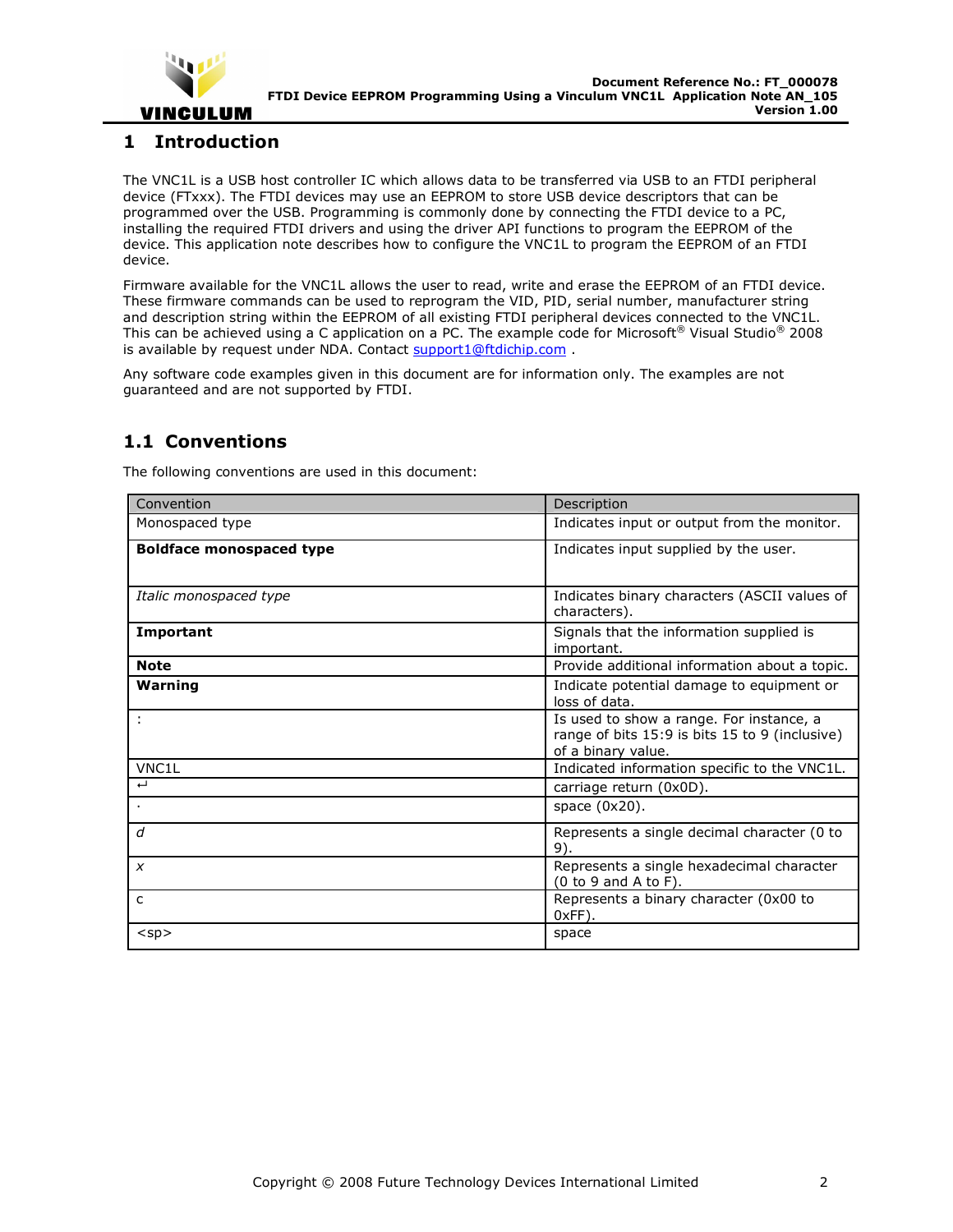

## **1.2 Acronyms and Abbreviations**

| Terms         | Description                                                                                                                                                                                                |
|---------------|------------------------------------------------------------------------------------------------------------------------------------------------------------------------------------------------------------|
| <b>VID</b>    | <b>USB Vendor ID</b>                                                                                                                                                                                       |
| PID           | <b>USB Product ID</b>                                                                                                                                                                                      |
| <b>EEPROM</b> | Electrically Erasable Programmable Read-Only Memory                                                                                                                                                        |
| <b>UART</b>   | Universal Asynchronous Receiver/Transmitter                                                                                                                                                                |
| TTL           | Voltage levels between 0V and 5V                                                                                                                                                                           |
| $\lt$ - $>$   | Connection between two pins                                                                                                                                                                                |
| <b>ROM</b>    | Read Only Memory                                                                                                                                                                                           |
| <b>FTD</b>    | Re-flash file extension                                                                                                                                                                                    |
| Monitor       | Command line interface which allows instructions to be given to the VNC1L and<br>responses to be returned.                                                                                                 |
| <b>LSB</b>    | Least Significant Byte is shown first when representing a multi-byte number as a<br>sequence of bytes. For example, the number 0x55AAFF00 is stored or specified<br>as 4 bytes 0x00, 0xFF, 0xAA, and 0x55. |
| <b>MSB</b>    | Most Significant Byte is shown first when representing a multi-byte number as a<br>sequence of bytes. For example, the number 0x55AAFF00 is stored or specified<br>as 4 bytes 0x55, 0xAA, 0xFF, and 0x00.  |
| <b>FTxxx</b>  | Refers to the FT232R, FT245R, FT232B, FT245B and FT2232D/L/C chips.                                                                                                                                        |
| <b>DLL</b>    | Dynamically Linked Library                                                                                                                                                                                 |
| <b>NDA</b>    | Non-disclosure Agreement                                                                                                                                                                                   |

**Table 1.1 Acronyms and Abbreviations**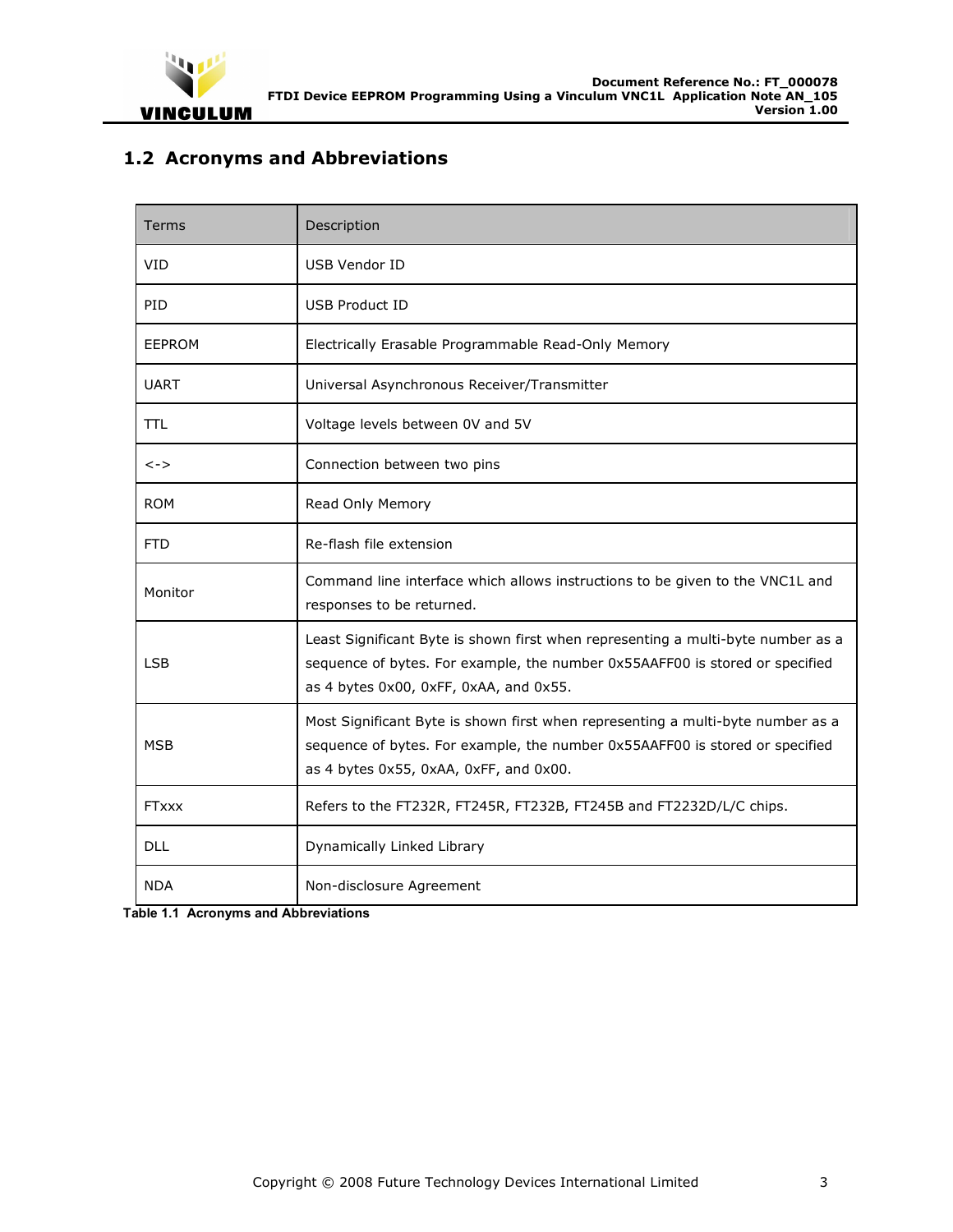

## **2 Project Setup**

## **2.1 Hardware Setup**

The hardware required in this application is an FTDI VDIP1 development module and an FTDI TTL-232R-3V3 cable. The VDIP1 module contains a VNC1L. A PC is used to communicate with the VNC1L on the VDIP1 via the TTL-232-3V3 cable. The cable connects to the USB port of a PC and converts USB signalling to a serial UART interface (at TTL levels). The serial UART signals connect to the VDIP1 module via a six way header. The pin out for the six way header is described in Table 2.1 and Figure 2.1. The monitor port of the VDIP1 must be configured in UART mode by setting the jumper links J3 and J4 on the VDIP1 module as shown in Figure 2.1.



**Figure 2.1 Jumper Configuration and TTL-232R-3V3 Connection on VDIP1** 

| <b>TTL Cable Header</b><br>Pin Number | <b>TTL Cable</b><br>Header Pin Name |                               | <b>VDIP1 Pin Name</b> | <b>VDIP1 Pin Number</b> |
|---------------------------------------|-------------------------------------|-------------------------------|-----------------------|-------------------------|
| Pin 1 (Black)                         | <b>GND</b>                          | $\left\langle -\right\rangle$ | <b>GND</b>            | Pin 7                   |
| Pin 2 (Brown)                         | CTS#                                | <->                           | ADBUS2 (RTS#)         | Pin 9                   |
| Pin 3 (Red)                           | <b>VCC</b>                          | <->                           | 5V                    | Pin <sub>1</sub>        |
| Pin 4 (Orange)                        | TXD.                                | $\left\langle -\right\rangle$ | ADBUS1 (RXD)          | Pin <sub>8</sub>        |
| Pin 5 (Yellow)                        | <b>RXD</b>                          | <->                           | ADBUS0 (TXD)          | Pin 6                   |
| Pin 6 (Green)                         | RTS#                                | <->                           | ADBUS3 (CTS#)         | Pin 10                  |

**Table 2.1 Pin Connections Between VDIP1 and TTL-232R-3V3** 

An alternative setup would be to attach a MCU or FPGA to the monitor port of the VDIP1 instead of the PC and TTL-232R-3V3 cable.

To program the EEPROM of an FTxxx peripheral device, connect the USB socket of the FTxxx device into the USB host port on the VDIP1 and then run the C application on the PC.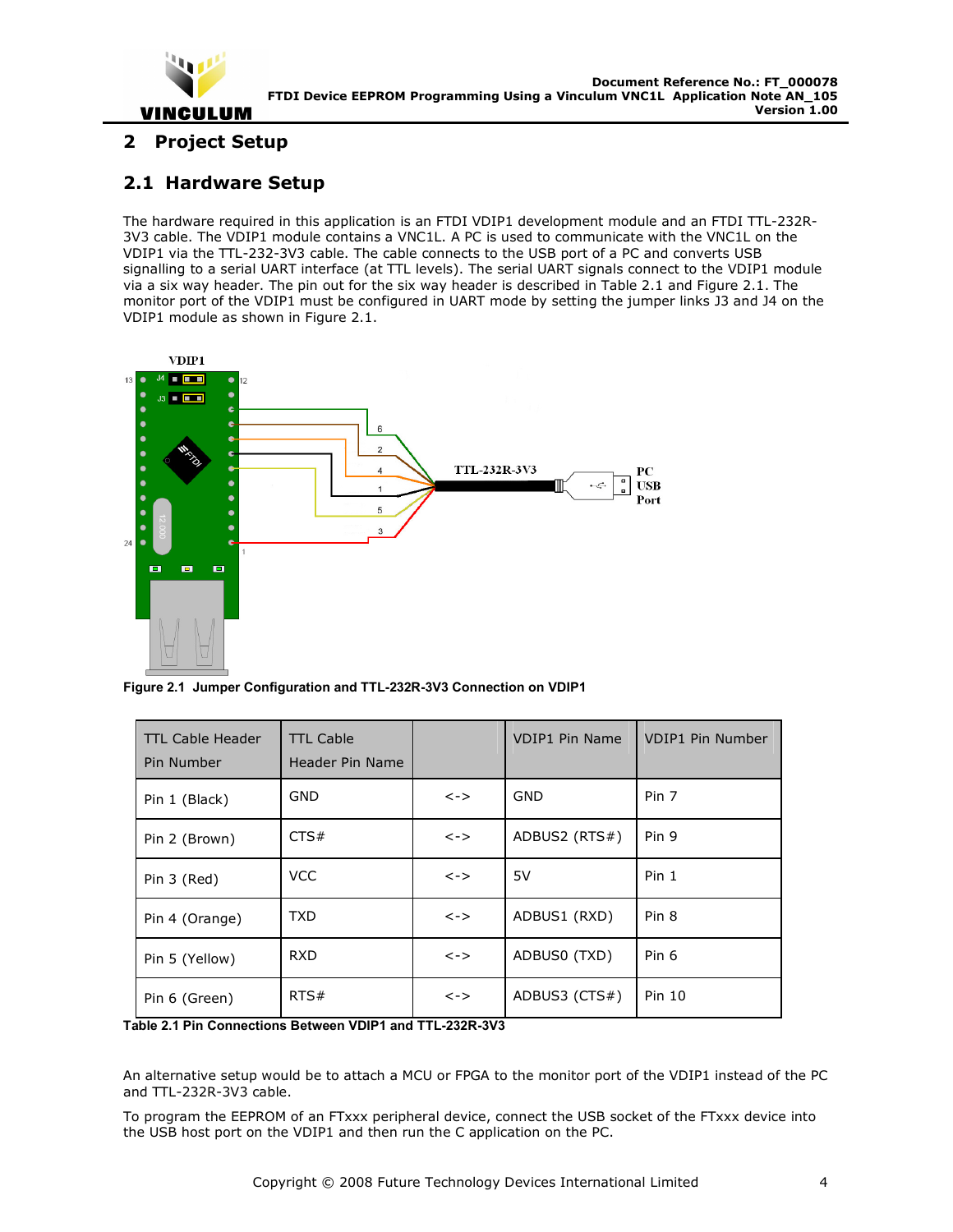

**Note:** An FTxxxB and FT2232D/C/L device must have an EEPROM connected to the IC. Ensure that when using an FTxxxB or FT2232D/C/L device that there is an EEPROM connected to the device before attempting to program the EEPROM using the VNC1L.

## **2.2 Software Setup**

## **2.2.1 TTL-232R-3V3 Drivers**

The TTL-232R-3V3 cable requires its own drivers. These drivers need to be installed on the PC. The drivers for the cable are available from the Drivers section of the FTDI website. Ensure that the drivers for the correct PC operating system are used.

Sending firmware commands to the VNC1L requires an application that transmits data down the TTL-232R-3V3 cable. The FTDI D2XX Direct Driver allows the application software to interface with the FT232R IC which is integrated within the TTL-232R-3V3 cable. The FTD2XX.DLL provides functions which allow the firmware commands to communicate with the VNC1L from the PC. An explanation of the application code that sends the firmware commands to the VNC1L is given in section 4.

## **2.2.2 VNC1L Firmware**

There are a number of VNC1L firmware options. The VDIP1 module uses the VDAP firmware. The firmware required for the EEPROM commands must be at least VDAP version 3.56 as the EEPROM commands needed for this application were not available in earlier VDAP revisions.

If it is necessary to upgrade the VDAP software, please refer to the Vinculum Data Sheet for details of how to do this.

## **2.2.3 Alternative Application Code**

An alternative could be to attach a MCU or FPGA to control the VNC1L. This would not require the TTL-232R-3V3 cable or PC so there would be no need to install the drivers that are mentioned in Section 2.2.1. Instead the MCU or FPGA would require firmware programmed onto them that would send the same firmware commands to the VNC1L as explained in the application code in Section 4. The main advantage of this is that the device would not require a PC to program the EEPROM of the FTxxx devices making the programmer application portable.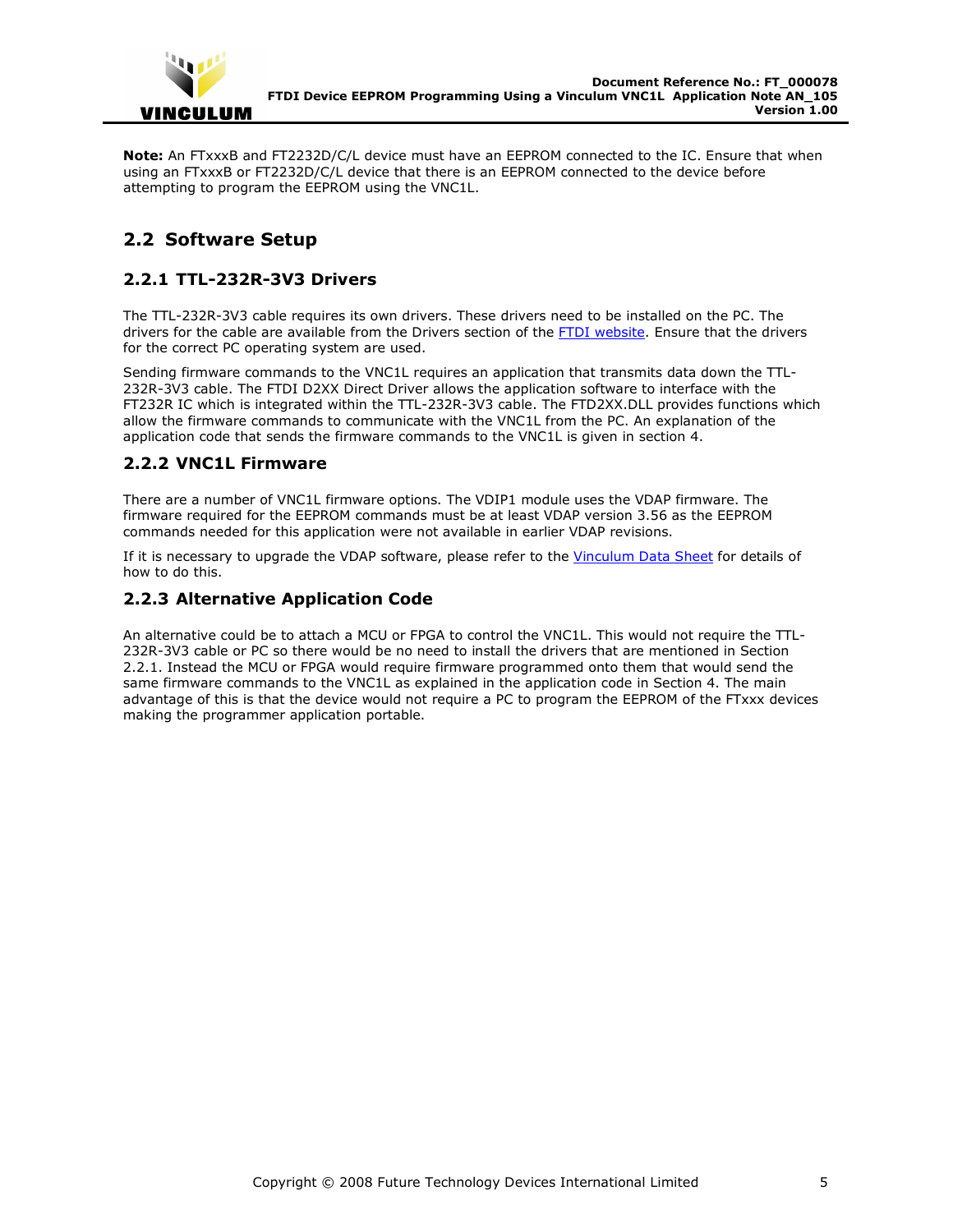

## **3 EEPROM Firmware Commands**

The VNC1L commands for reading, writing, and erasing the FTxxx chips EEPROM are referenced in Table 3.1. See the Vinculum Firmware Manual for the complete command set.

| <b>Extended Command Set</b>                                                          | <b>Short Command Set</b><br>(Hexadecimal codes) | <b>Function</b> |
|--------------------------------------------------------------------------------------|-------------------------------------------------|-----------------|
| FFFH                                                                                 | 95 OD                                           | Erase EEPROM    |
| FEW <sp> Address (1 byte), Data<br/>(MSB first)(2 bytes)<math>\leftarrow</math></sp> | 96 20 Address (1 byte),<br>Data (2 bytes), 0D   | Write EEPROM    |
| FER $<$ sp> Address (1 Byte) $\leftarrow$                                            | 97 20 Address (1 byte),<br>0D                   | Read EEPROM     |

**Table 3.1 EEPROM access commands** 

## **3.1 FTDI Erase EEPROM (FEE)**

#### Parameters: **None.**

Erase an external EEPROM (93C46, 93C56 or 93C66) attached to either an FT2xxB or FT2232D/C/L device. This command has no effect on the inbuilt EEPROM of the FT2xxR.

Error Codes: **None.**

## **3.2 Write EEPROM (FEW)**

Parameters:

**Address** – 1 Byte: EEPROM address to be accessed.

**Data** - 2 Bytes: The data to be sent to the specified address, MSB first.

This command specifies an address and writes 2 bytes of data to that address. The access is word aligned.

Error Codes: **None.**

## **3.3 Read EEPROM (FER)**

Parameters:

**Address** - Byte: EEPROM address to be accessed.

This command reads back two bytes from the specified address. The data is returned MSB first.

Error Codes: **None.**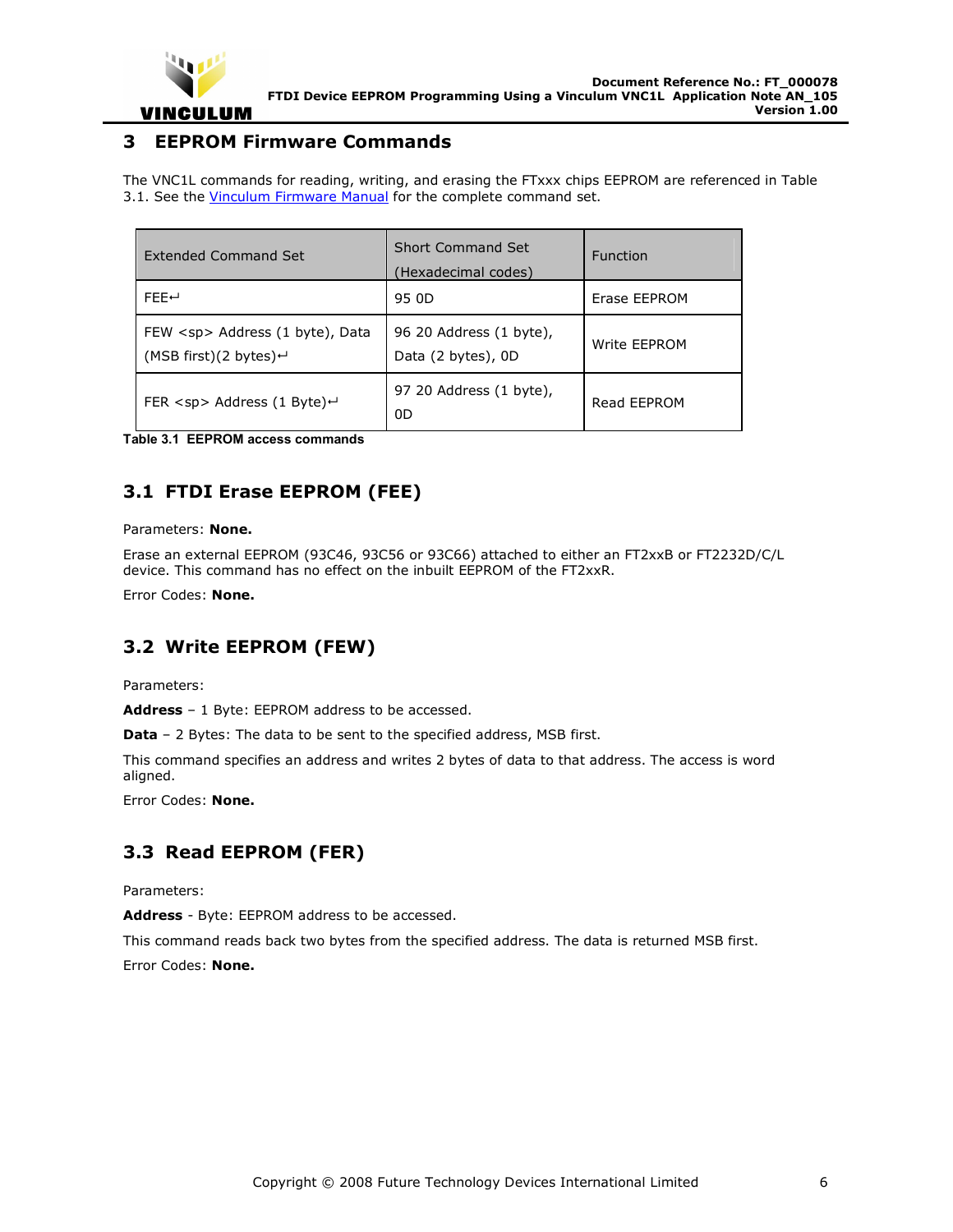

## **4 Application Code**

The following example details software which sets up a user interface to modify the VID, PID, serial number, manufacturer string and description string of the FTxxx EEPROM. The firmware commands used throughout this application note are documented in the *Vinculum Firmware User Manual*. The application software code that this application note is based on is only available by request under NDA. Contact support1@ftdichip.com .

## **4.1 Subroutines for Setting up and Connecting to the TTL-232R-3V3**

The code uses the D2XX DLL API functions to access the TTL-232R-3V3 cable. The full API function set is documented in the **D2XX** programmer's guide. The VNC1L UART monitor port has default interface parameters that require to be configured in the TTL-232R-3V3 cable in order to access the VNC1L's monitor port. The FT\_Open function opens the TTL-232R-3V3 cable for communication.

| Parameters       | Values                          |
|------------------|---------------------------------|
| <b>Baud Rate</b> | 9600                            |
| Data Bits        | 8                               |
| Stop Bits        | 1                               |
| Parity           | None                            |
| Flow Control     | Hardware (RTS/CTS)              |
| Monitor Mode     | ASCII and Extended Command Mode |

**Table 4.1 VNC1L's Monitor Default Setup** 

To setup the parameters to match the VNC1L default parameters (see Table 4.1) the following subroutine needs to be called.

```
void ConfigPort(DWORD BaudRate) 
{ 
      //set baud rate 
      Status = FT SetBaudRate(FtHandle, BaudRate);
      //set serial parameters 
      Status = FT_SetDataCharacteristics(FtHandle, FT_BITS_8, FT_STOP_BITS_1,
FT_PARITY_NONE);
      //set RTS line of TTL 232R 
      Status = FT SetRts(FtHandle);
      //set flow control to RTS/CTS 
      Status = FT SetFlowControl(FtHandle, FT FLOW RTS CTS, 0, 0);
}
```
#### **Figure 4.1 Configure Port Code**

This will establish a connection between the TTL-232R-3V3 cable and the VDIP1 module.

## **4.2 Subroutines for Setting up the VNC1L**

When the connection between the VDIP1 and TTL-232R-3V3 cable has been established, the VNC1L then requires to be configured to establish a connection with the FTxxx device attached to the USB port 2 of the VDIP1. The VNC1L operates by receiving firmware commands via the monitor port to perform a certain function. When the VNC1L receives and processes a firmware command it returns a message to the monitor port that lets the device connected to the monitor port know if the function was completed or not. The subroutines described in 4.2.1 – 4.2.8 are required to make sure that the VNC1L is setup to communicate with the FTxxx device and ready to start the EEPROM firmware commands.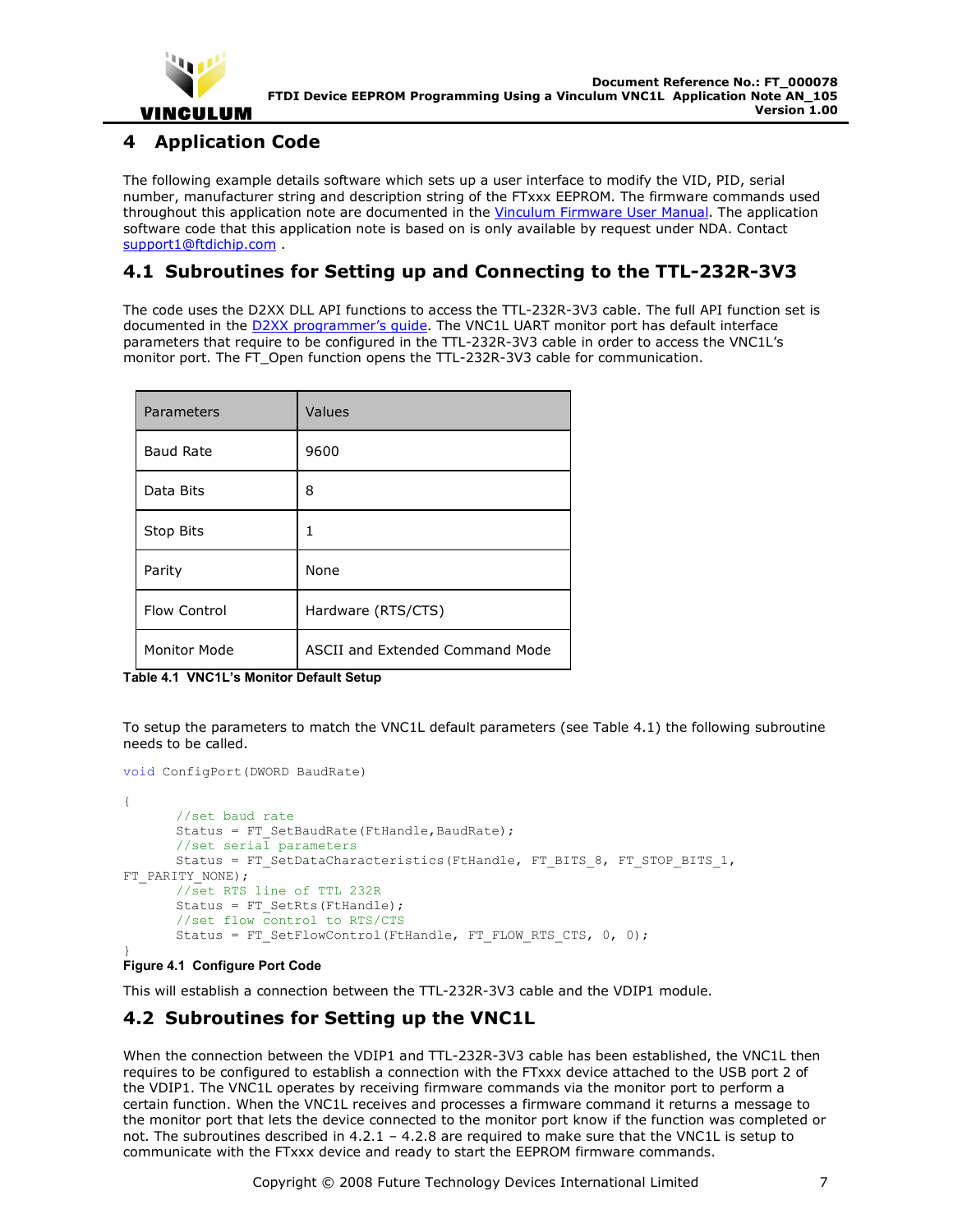

## **4.2.1 Queue Status**

Before sending firmware commands to the VCN1L a procedure needs to be able to read the responses from the VNC1L. A subroutine is required to retrieve the amount of data in the TTL-232R-3V3 cable receive buffer. This will calculate the number of bytes (RxBytes) that the VNC1L has returned to the TTL-232R-3V3 cable.

```
void QueueStatus(DWORD *RxBytes) 
{ 
        DWORD TxBytes; 
        DWORD EventDword; 
       *RxBytes = 0;Status = FT GetStatus(FtHandle, RxBytes, &TxBytes, &EventDword);
       if(Status != FT OK)
        { 
               printf("No Data in Buffer\n"); 
               ErrorStatus(); 
        }
```
} **Figure 4.2 Routine to get the Number of Bytes in the Receive Buffer** 

## **4.2.2 Read Responses from VNC1L**

The ReadByte() subroutine shown in Figure 4.3 uses the number of bytes in the receive buffer obtained by calling the QueueStatus() subroutine and transfers this data into the DataIn buffer. The application then checks this data to ensure that it is valid.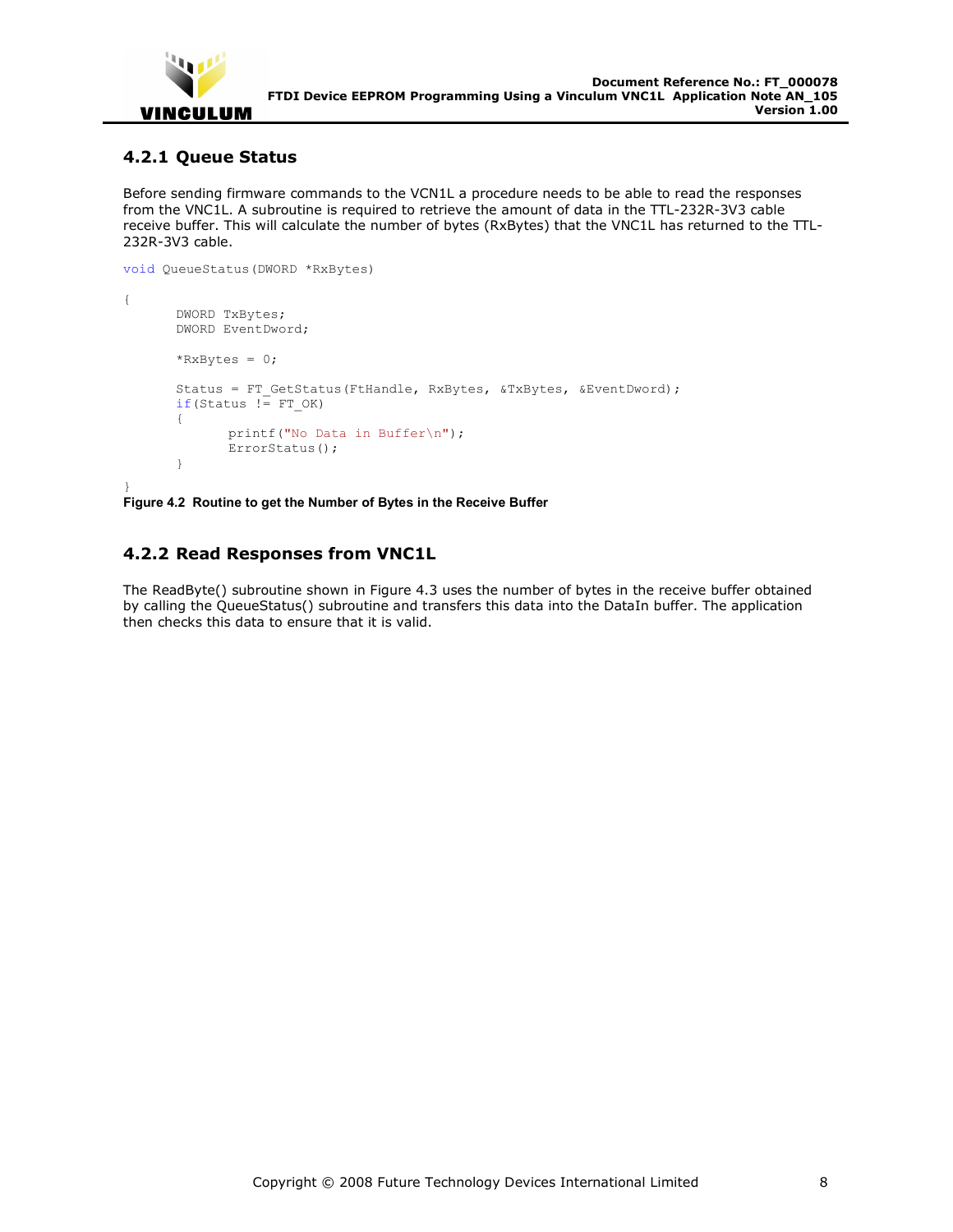

```
void ReadByte(UCHAR *DataIn, DWORD *DataRead) 
{ 
       DWORD RxBytes; 
       DWORD ReadDataLength; 
      memset(DataIn, 0, 512);
       QueueStatus(&RxBytes); 
       ReadDataLength = RxBytes; 
      *DataRead = 0;
      if (RxBytes == 0x00) { 
              return; 
       } 
      else 
       { 
             Status = FT Read(FtHandle, DataIn, ReadDataLength, DataRead);
             if(Status != FT OK)
\{ printf("Read Failed\n"); 
                     ErrorStatus(); 
 } 
 } 
}
```

```
Figure 4.3 Read a Byte Routine
```
## **4.2.3 Write Firmware commands to VNC1L**

The code structure in Figure 4.4 is used to write firmware commands to the VNC1L. The variables CmdSet and Len will change depending on the command that is sent. This fragment of code is referred to throughout Section 4.2 using different variable values required for the appropiate firmware commands.

```
void WriteSubroutine(UCHAR CmdSet, DWORD Len) 
{ 
      DWORD DataWritten; 
      int WdataLen; 
       WriteDataLength = Len; 
      DataWritten = 0;//Send command 
      Status = FT Write(FtHandle, &CmdSet, WriteDataLength, &DataWritten);
      if(Status != FT OK) { 
              printf("Write Failed\n"); 
              ErrorStatus(); 
 } 
       Sleep(30); 
      do 
        { 
             ReadByte(DataIn, &DataRead); //polling for prompt
 } 
      while(DataRead = 0);
```
#### } **Figure 4.4 Write Routine**

To ensure that the VNC1L is responding correctly to the data sent by the PC a carriage return is transmitted to the VNC1L. A 0x0D is inserted into a data buffer and is written to the VNC1L. The VNC1L should then respond with a prompt that is read in the ReadByte() subroutine. The carriage return is sent to the VNC1L by using the write routine shown in Figure 4.4 with the variables CmdSet and Len set as follows: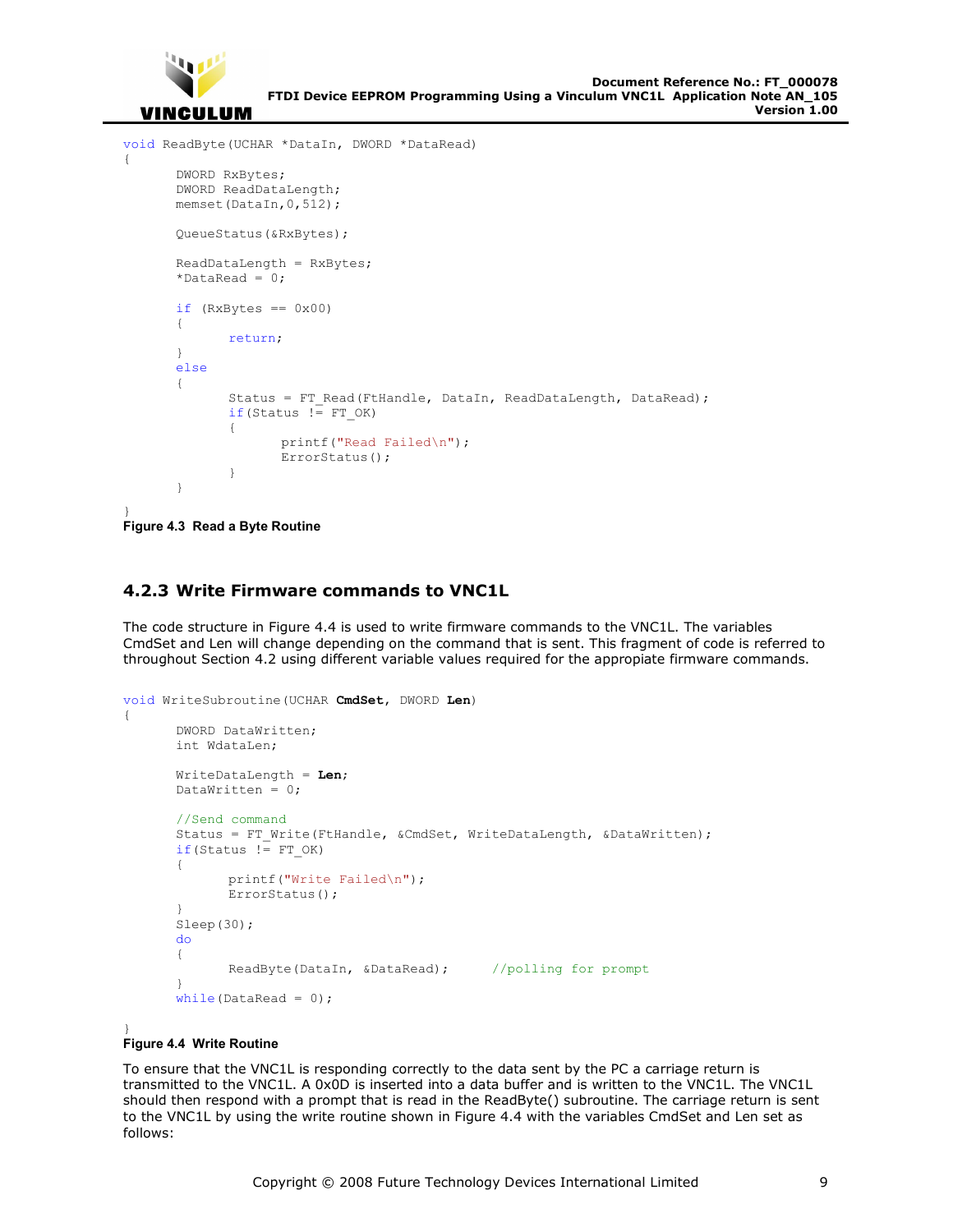

```
Len = 1;
UCHAR CmdSet[Len] = \{0x0D\}; //these hex values ac carriage return \leftarrow
```
## **4.2.4 Shortened Command Set command (SCS)**

The shortened command set reduces the number of characters required to be sent to the VNC1L. A subroutine is set up in the application to switch from the monitors default extended command set (see Table 4.1) to the shortened command set. In extended command set mode, printable characters are used and commands are typically longer. In short command set mode, the commands are optimised for program control and they have binary values representing the command. The shortened command set mode is set in the VNC1L by using the write routine shown in Figure 4.4 with the variables CmdSet and Len set as follows:

```
\text{Len} = 2;
UCHAR CmdSet[Len] = \{0x10, 0x0D\}; //these hex values represent the shortened
                                    //version of SCS
```
## **4.2.5 Firmware Version command (FWV)**

Since the EEPROM fimware commands are not present in fimrware versions earlier than 3.56, a subroutine is configured to check the current version of firmware on the VNC1L. The firmware version FWV command returns a string that contains the firmware version that is on the VNC1L. The ReadByte() command will read this string into a buffer and a string compare is done to make sure that the firmware version is later that version 3.56. The FWV subroutine calls the write routine shown in Figure 4.4 with the variables CmdSet and Len set as follows:

```
Len = 2; UCHAR CmdSet[Len] = {0x13, 0x0D}; //these hex values represent the shortened 
                                  //version of FWV
```
## **4.2.6 Query Port command (QP)**

To check that an FTxxx device is attached to the VNC1L USB port 2 of the VDIP1 the Query Port 2 (QP2) command is used. The QP2 command will return two bytes of information about the device that is connected into USB port 2 of the VDIP1.

| <b>Bit</b>     | Device Type                        |
|----------------|------------------------------------|
| 7              | Hub Device on Port                 |
| 6              | Unknown Device                     |
| 5              | <b>BOMS Class Device</b>           |
| 4              | <b>CDC Class Device</b>            |
| 3              | <b>HID Class Device</b>            |
| $\overline{2}$ | <b>Printer Class Device</b>        |
| 1              | Reserved (always 0)                |
| 0              | FTDI FT232 / FT245 / FT2232 Device |

**Table 4.2 Device Type Bit Definition**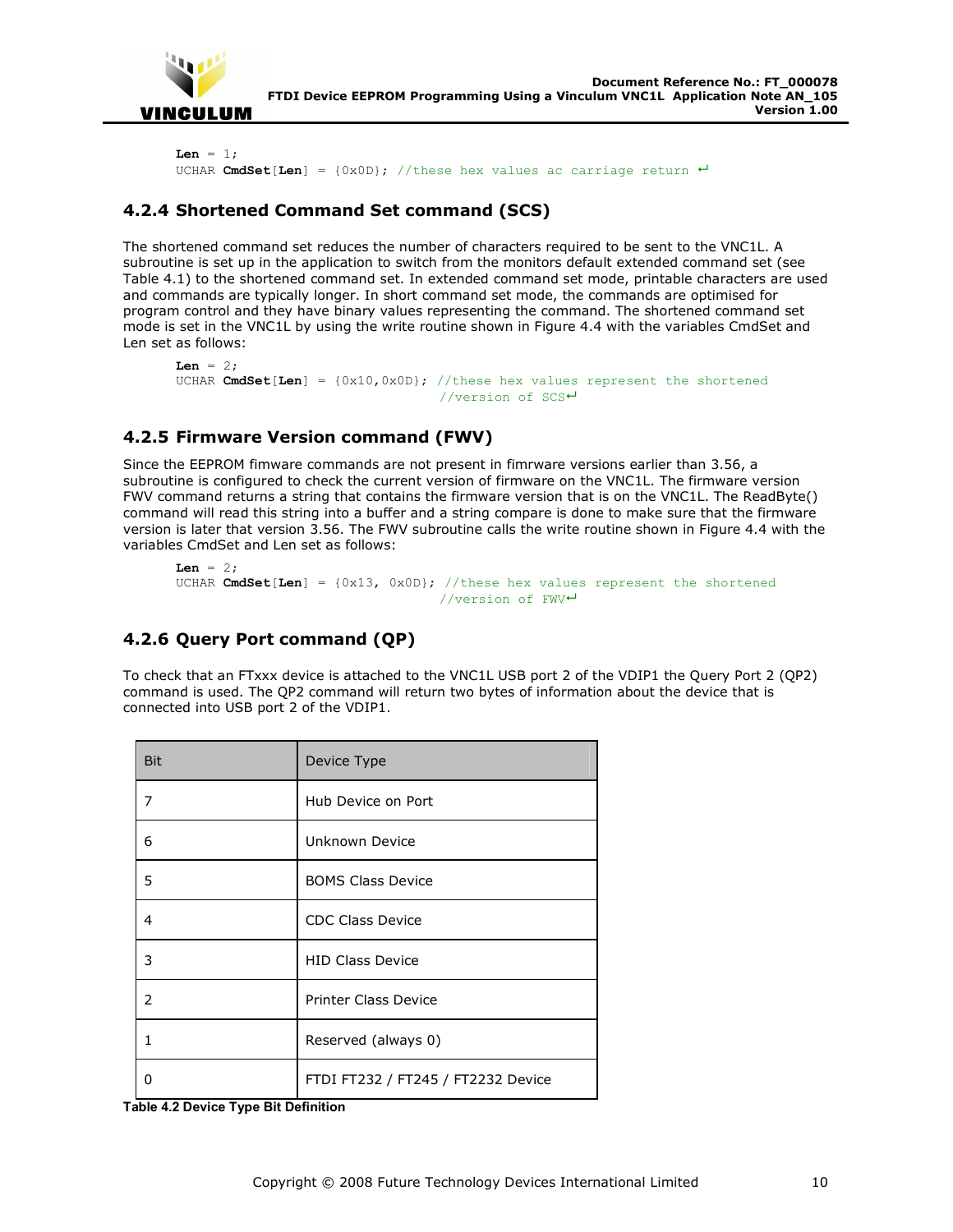

Two bytes are returned by the VNC1L after a QP2 command is sent. The most significant byte (MSB) will indicate the type of device that is attached to the VDIP1 and this byte is defined in Table 4.2. The QP() subroutine is required to check if an FTxxx device is attached by sending the QP2 command to the VNC1L and then reading the response. A check is done on the response data returned from the VNC1L to ensure that bit 0 of the MSB is set to '1' (this indicates an FTxxx Device) before the application continues. The QP() subroutine calls the write routine shown in Figure 4.4 with the variables CmdSet and Len set as follows:

```
Len = 2; UCHAR CmdSet[Len] = {0x2C, 0x0D}; //these hex values represent the shortened 
                                    //version of QP2
```
## **4.2.7 Select Interface command (SC)**

To send data to an FTxxx device using the VNC1L it is necessary to select the correct endpoint of the FTxxx device. The command SC 0 will select the correct endpoint for an FTxxx device. The SC() subroutine calls the write routine shown in Figure 4.4 with the variables CmdSet and Len set as follows:

```
T_{\text{en}} = 4;
 UCHAR CmdSet[Len] = {0x86, 0x20, 0x00, 0x0D}; //these hex values represent the 
                                                        //shortened version of SC 0^{\frac{1}{2}}
```
## **4.2.8 Query Device command (QD)**

Before sending the EEPROM firmware commands, the application requires to determine the type of FTxxx device connected to the VDIP1 before it can call the EEPROM subroutine for that particular chip. There are three different chip types (FTxxxR, FTxxxB, and the FT2232D/C/L) which all have subtle differences in their EEPROM structures and therefore require a specific subroutine when writing data to their EEPROMs.

To determine which type of device is connected to the VDIP1 it is necessary to send the QD 0 command to the VNC1L. The QD() subroutine calls the write routine shown in Figure 4.4 with the variables CmdSet and Len set as follows:

```
\mathbf{Len} = 4;
UCHAR CmdSet[Len] = \{0x85, 0x20, 0x00, 0x0D\}; //these hex values represent the
                                                       //shortened version of OD 0 \rightarrow
```
The VNC1L returns 32 bytes of data after receiving a QD command. The FTxxx device type information is indicated by the BCD bytes which are at an offset of 18, as shown in Table 4.3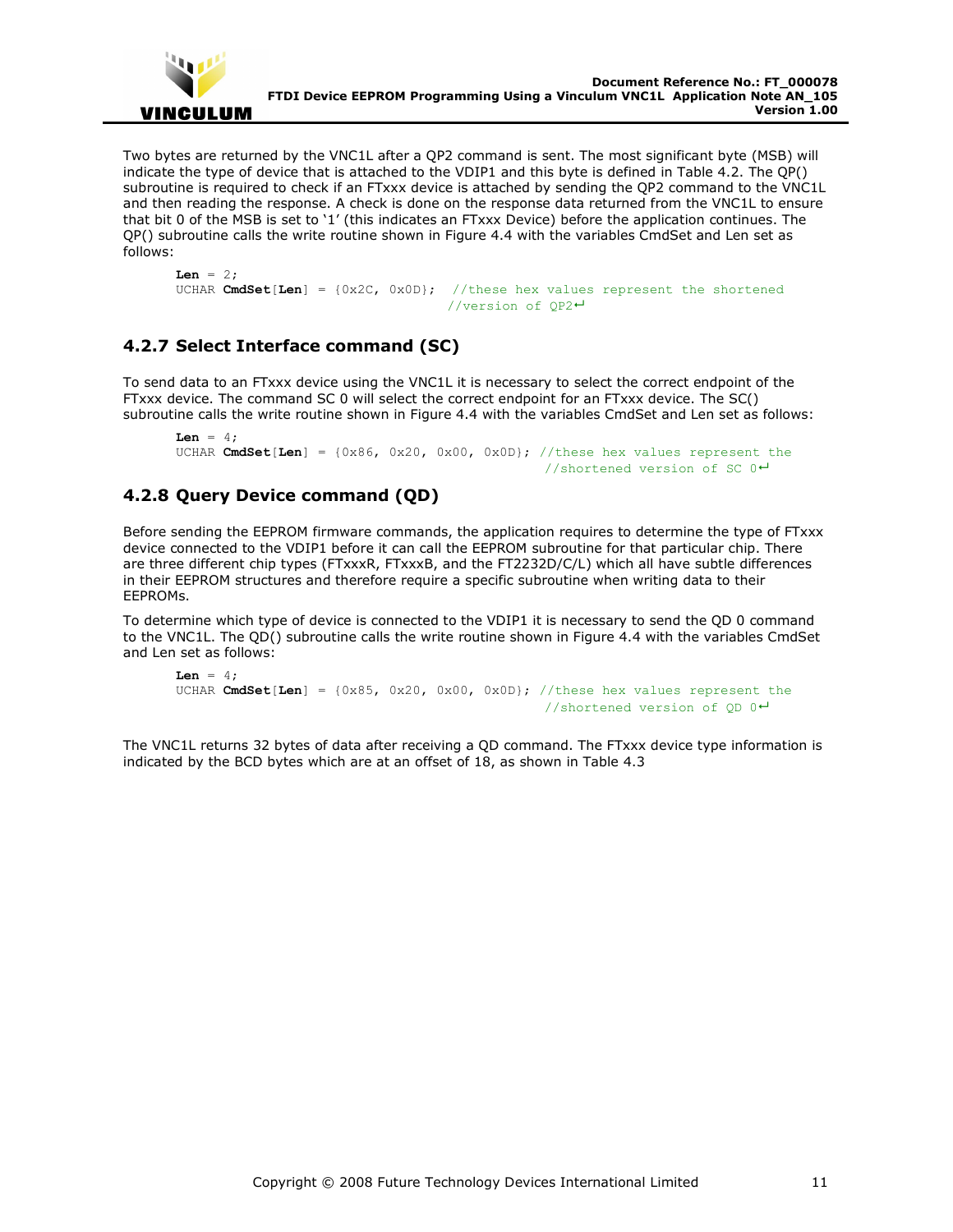

## **VINCULUM**

| Offset         | <b>Bytes</b>   | Data                                                                                                     |
|----------------|----------------|----------------------------------------------------------------------------------------------------------|
| 0              | $\mathbf{1}$   | <b>USB Address</b>                                                                                       |
| $\mathbf{1}$   | $\mathbf{1}$   | Control End Point 0 Size                                                                                 |
| $\overline{2}$ | $\mathbf{1}$   | Pipe In End Point Number                                                                                 |
| 3              | $\mathbf{1}$   | Pipe In End Point Size                                                                                   |
| 4              | $\mathbf{1}$   | Pipe Out End Point Number                                                                                |
| 5              | $\mathbf{1}$   | Pipe Out End Point Size                                                                                  |
| 6              | $\mathbf{1}$   | Data Toggles                                                                                             |
| $\overline{7}$ | $\mathbf{1}$   | Device Type: See Table 4.2                                                                               |
| 8              | $\mathbf{1}$   | Reserved                                                                                                 |
| 9              | $\mathbf{1}$   | Location: 1 - USB Port 1, 2 - USB Port 2                                                                 |
| 10             | $\mathbf{1}$   | MI Index                                                                                                 |
| 11             | $\mathbf{1}$   | Device Class                                                                                             |
| 12             | $\mathbf{1}$   | Device Sub Class                                                                                         |
| 13             | $\mathbf{1}$   | Device Protocol                                                                                          |
| 14             | $\overline{2}$ | VID                                                                                                      |
| 16             | $\overline{2}$ | PID                                                                                                      |
| 18             | $\overline{2}$ | <b>BCD</b>                                                                                               |
| 20             | $\mathbf{1}$   | Device Speed: 1 - Full Speed, 2 - Low Speed,<br>4 - Low Speed Device on Hub, 8 - Device on Low Speed Hub |
| $21 - 31$      | 11             | Reserved                                                                                                 |

#### **Table 4.3 USB Device Information Record**

The BCD value returned from the QD command will be one of the following:

- 0x0600 Represents an FTxxxR chip
- 0x0500 Represents an FT2232D/C/L chip
- 0x0400 Represents an FTxxxB chip

A comparison is done in the application code that determines what type of FTxxx chip is attached to the VDIP1.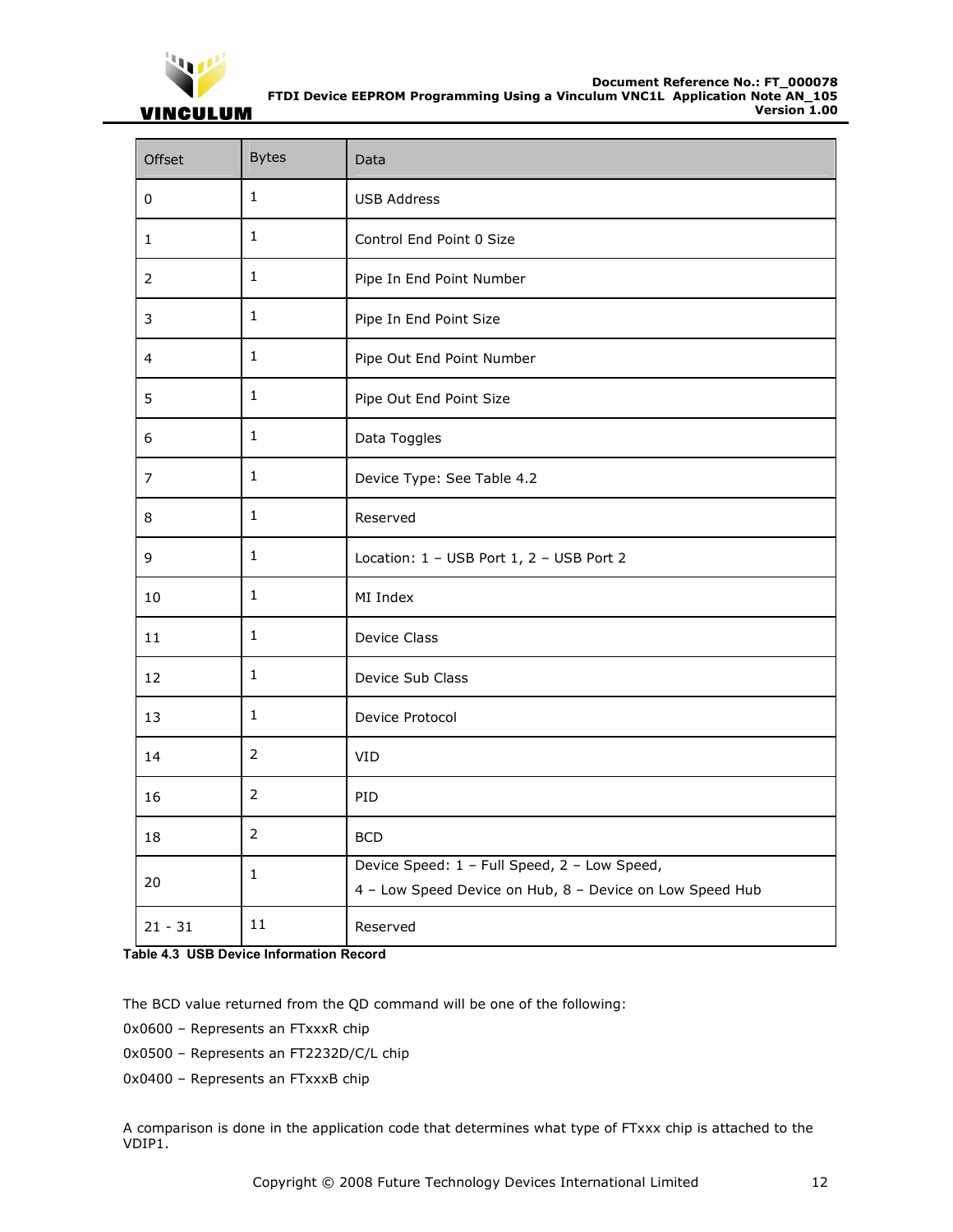

## **4.3 Subroutines for Reading and Writing to the EEPROM**

When the VNC1L has been configured (see section 4.2), the application software can begin programming the EEPROM of the attached FTxxx device. Sections  $4.3.1 - 4.3.4$  describe the methods used to configure the VID, PID, serial number, manufacturer string and description string of the FTxxx device.

## **4.3.1 Reading from an EEPROM (FER)**

There are three different EEPROM structures for the different device types. Writing data to the EEPROMs of these three structures is very similar. Before the application overwrites any existing EEPROM parameters it reads all the data currently in the EEPROM into a data buffer. The FER command defined in section 3.3 can be used to returns 2 bytes of data from a location in the EEPROM. For simplicity it is easier to read the data returned using the FER command in words rather than bytes. Figure 4.5 illustrates a subroutine for reading a word of data back from the VNC1L and Figure 4.6 shows a subroutine for writing the FER command to the VCN1L. The FerWord() subroutine uses a variable called AddrCount that can be changed to access the different locations in the EEPROM. To read the current EEPROM data into the data buffer the AddrCount increments through every location in the EEPROM and saves the data word returned into the data buffer. When complete, the data buffer will hold the values for the entire EEPROM. The values of parameters such as the VID and PID can be replaced with new values by editing the values in the data buffer. When the data buffer has been modified to the required custom values, the entire data buffer is written back to the EEPROM in one routine.

void ReadWord(WORD \*DataWordIn, DWORD \*DataRead)

```
{ 
       DWORD RxBytes; 
       DWORD ReadDataLength; 
       memset(DataWordIn,0,5); 
       QueueStatus(&RxBytes); 
       ReadDataLength = RxBytes; 
      *DataRead = 0;
      if (RxBytes == 0x00) { 
      return;
 } 
      else { 
            Status = FT Read(FtHandle, DataWordIn, ReadDataLength, DataRead);
            if(Status != FT OK)\{ printf("Status not ok %d\n", Status); 
                   ErrorStatus(); 
 } 
 }
```

```
} 
Figure 4.5 Read a Word Routine
```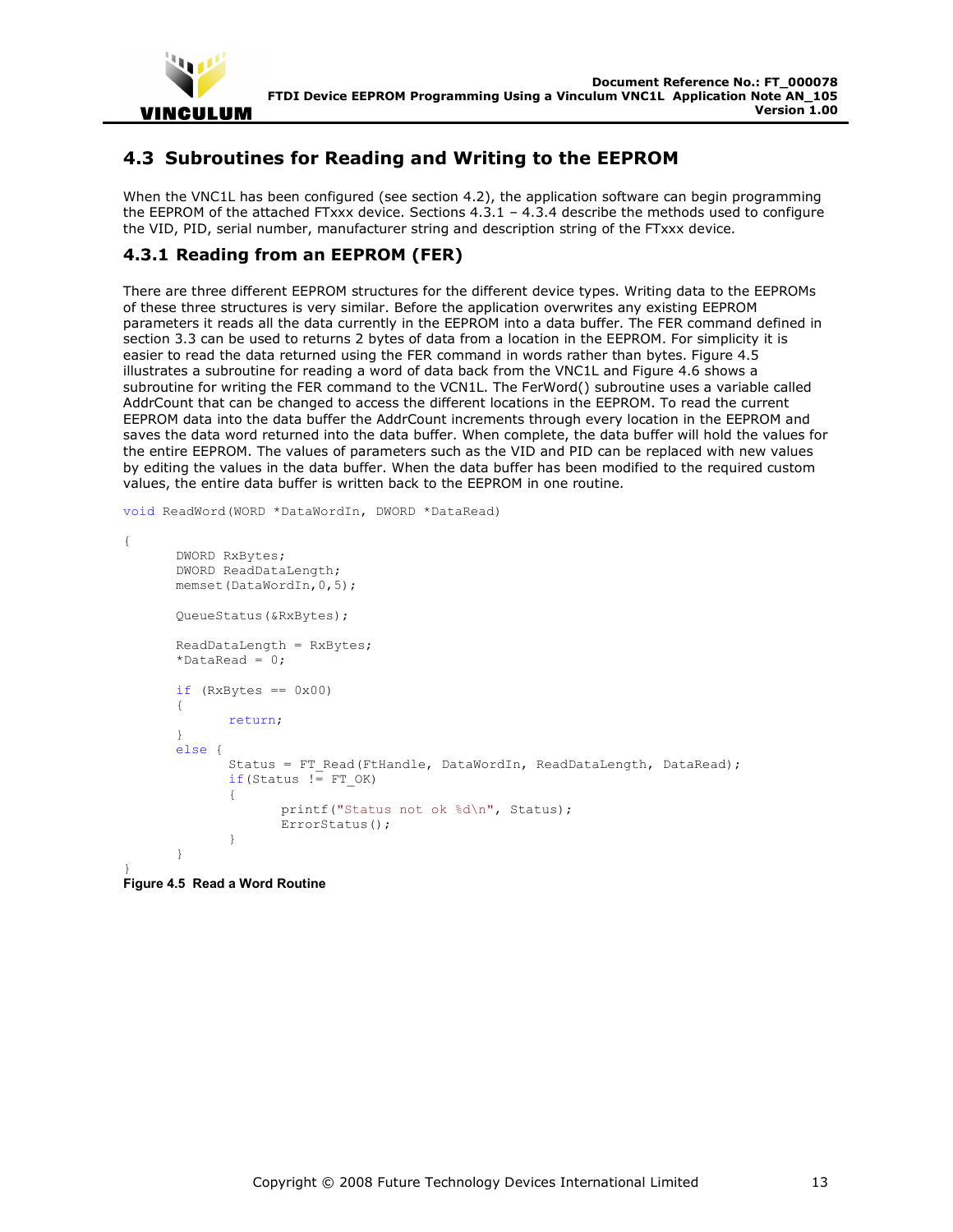

```
void FerWord(UCHAR AddrCount, WORD *DataWordIn, DWORD *DataRead)
```

```
{ 
       DWORD WriteDataLength; 
       DWORD DataWritten; 
      UCHAR CmdSet[4] = \{0x97, 0x20, 0x00, 0x0D\};
       WriteDataLength = 4; 
      DataWritten = 0;
       CmdSet[2] = AddrCount; 
      //Send command 
      Status = FT Write(FtHandle, &CmdSet, WriteDataLength, &DataWritten);
      if(Status != FT OK)
        { 
              printf("Read Failed"); 
              ErrorStatus(); 
 } 
       Sleep(30); 
      do 
        { 
               ReadWord(DataWordIn, DataRead); 
 } 
      while(DataRead = 0);
```

```
} 
Figure 4.6 Read a Word from an EEPROM
```
## **4.3.2 Writing to an EEPROM (FEW)**

When the current data values of the EEPROM have been read into a data buffer, the next step is to create a user interface that scans in the new parameters for the new VID, PID, serial number, manufacturer string and description string. This would then replace the values currently in the data buffer with these new required values. Each chip type has different locations for holding the parameters in the EEPROM. The EEPROM structure document is only available on request under NDA. Contact support1@ftdichip.com

When the user interface has completed editing the data in the data buffer, the checksum needs to be recalculated and updated (see Section 4.3.4) before writing all the new data into the EEPROM. Figure 4.6 shows a subroutine that sends the FEW command (see Section 3.2) to the VNC1L to write data to the EEPROM. A prompt is returned from the VNC1L if the command was executed successfully. The ReadByte() subroutine function checks for the correct returned prompt. The AddrCount variable is incremented to write the data that is held in the data buffer into every location of the EEPROM.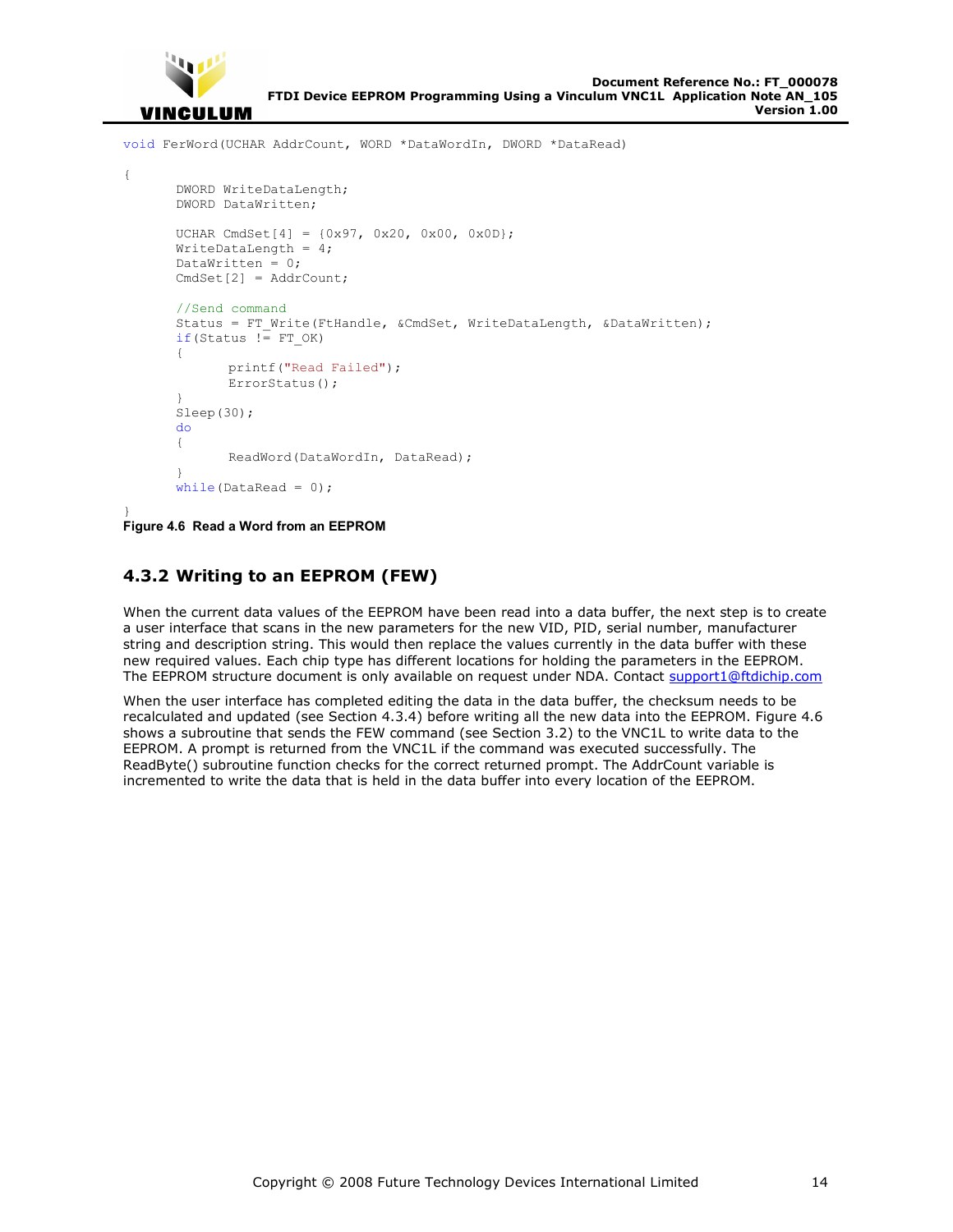

{

**Clearance No.: FTDI# 59**

void FewWord(UCHAR \*HexByte, UCHAR AddrCount)

```
 DWORD WriteDataLength; 
       DWORD DataWritten; 
       DWORD DataRead = 0; 
       UCHAR DataIn[512]; 
      UCHAR CmdSet[6] = \{0x96, 0x20, 0x00, 0x00, 0x00, 0x00\};
      WriteDataLength = 6;
      DataWritten = 0;CmdSet[3] = HexByte[0];
      CmdSet[4] = HexByte[1];
      Status = FT Write(FtHandle, &CmdSet, WriteDataLength, &DataWritten);
      if(Status != FT OK)
       { 
              printf("Status not ok %d\n", Status); 
              ErrorStatus(); 
 } 
       Sleep(30); 
      do 
       { 
             ReadByte(DataIn, &DataRead); //polling for prompt
 } 
      while(DataRead = 0);
```
} **Figure 4.6 Write a Word of Data into the EEPROM** 

## **4.3.3 Writing to the EEPROM of an FTxxxR chip**

The FTxxxB and FT2232D/C/L chips have similar procedures for writing to their EEPROMs using the VNC1L firmware commands. The EEPROM for the FTxxxR chip is integrated into the chip. Since the EEPROM is internal you cannot erase the data using the FEE command (see Section 3.1). Also, the latency time of the FTxxxR device needs to be set to 77ms (default latency time is 16ms) in order to successfully write to the EEPROM of the device. Due to this latency, an additional subroutine is required to set the latency time of an FTxxx device to 77ms using the VNC1L firmware command SSU. Since there is no specific VNC1L firmware command to change the latency of an FTxxx chip the SSU command is used to manually configure this latency in the FTxxxR device. The SSU command sends a packet of data to a USB device control endpoint with a setup command. The subroutine for sending the SSU command is shown in figure 4.7.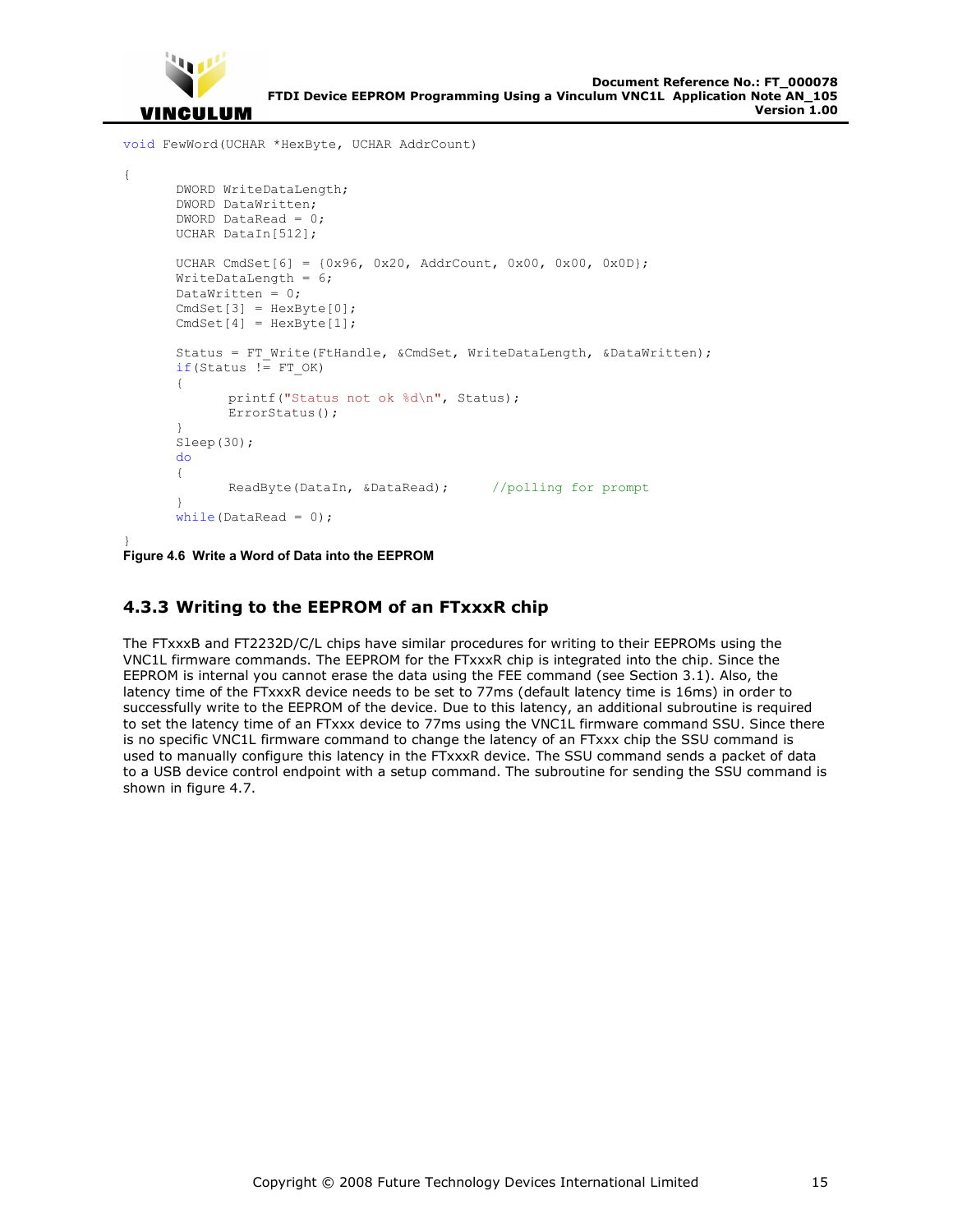

```
void SSU()
```

```
{ 
       DWORD WriteDataLength; 
       DWORD DataWritten; 
       DWORD DataRead = 0; 
       UCHAR DataIn[512]; 
       UCHAR CmdSet[11] = {0x9A, 0x20, 0x40, 0x09, 0x77, 0x00, 0x00, 0x00, 0x00, 0x00, 
0x0D}; 
       WriteDataLength = 11; 
      DataWritten = 0;//Send command 
      Status = FT Write(FtHandle, &CmdSet, WriteDataLength, &DataWritten);
      if(Status != FT OK)
        { 
             printf("SC Command Failed\n");
              ErrorStatus(); 
 } 
       Sleep(30); 
      do 
        { 
             ReadByte(DataIn, &DataRead); //polling for prompt
 } 
      while(DataRead = 0);
```
#### } **Figure 4.7 SSU Command to Change the Latency to 77ms**

When the latency has been configured, the internal EEPROM can be accessed using the FEW command. When writing to the EEPROM of FTxxxR devices, it is necessary to send data 2\* 16 bit words (WORD1 and WORD2).

| <b>EEPROM Location</b> | Word Value (Hex) |
|------------------------|------------------|
| 00                     | \$0101 (WORD 1)  |
| 01                     | \$0101 (WORD 2)  |
| 02                     | \$0101 (WORD 1)  |
| 03                     | \$0101 (WORD 2)  |
| 04                     | \$0101 (WORD 1)  |
| 05                     | \$0101 (WORD 2)  |

For example, Table 4.4 shows a segment of an example EEPROM map:

**Table 4.4 Example Segment of EEPROM Map Before a Write** 

Writing \$FFFF to location 04 would require you to do the following:

```
In ASCII, Extended command set mode the command is:
LOC = 04 (WORD 1) 
FEW·$(LOC)FFFF
<prompt>
```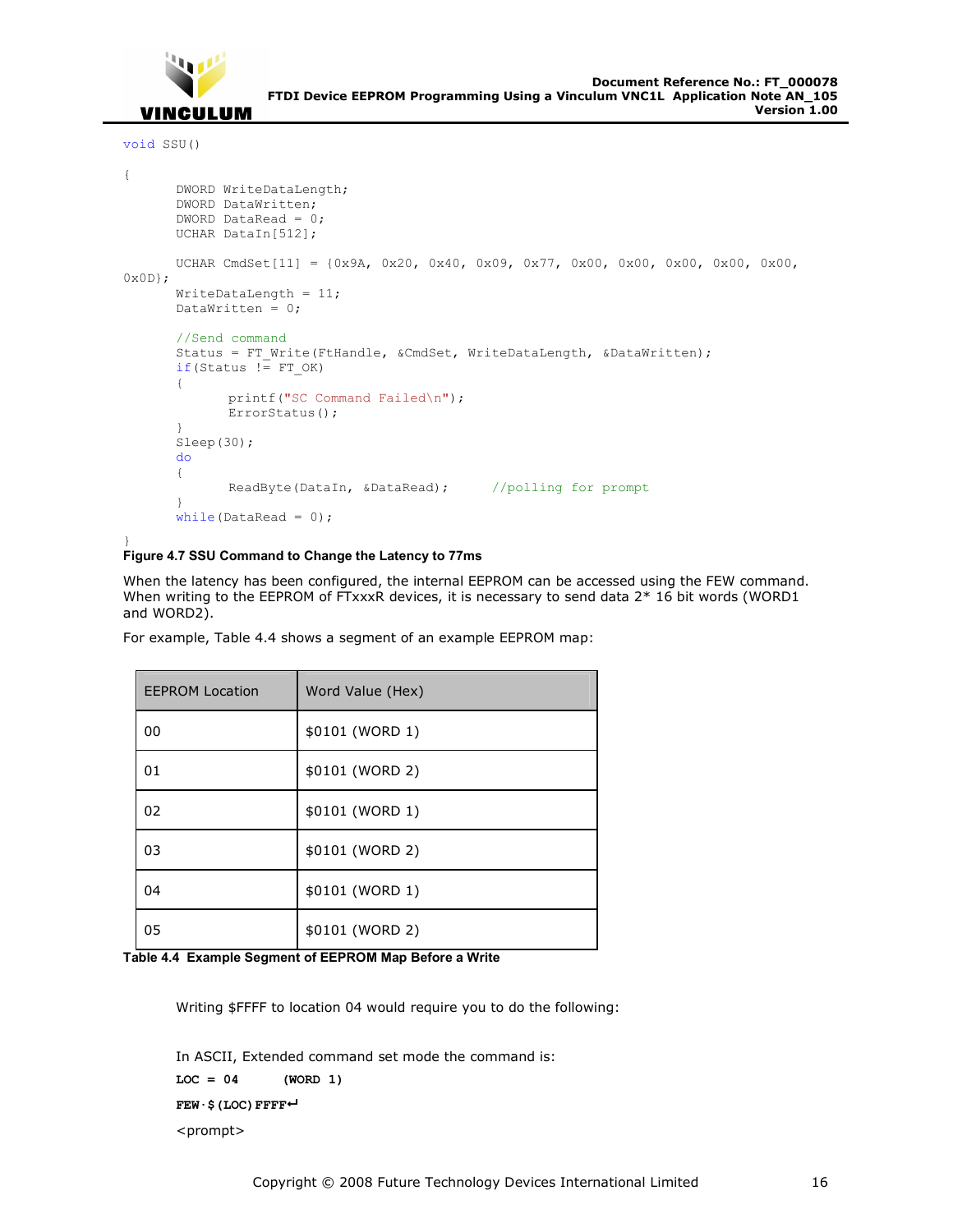

```
LOC = 05 (WORD 2) 
FEW·$(LOC)0101 //current data in location 05 
<prompt> 
Writing $FEFE to location 01 would require the following: 
In ASCII, Extended command set mode the command is:
LOC = 00 (WORD 1) 
FEW·$(LOC)0101 //current data in location 06 
<prompt> 
LOC = 01 (WORD 2) 
FEW·$(LOC)FEFE
```
<prompt>

Table 4.5 shows the same EEPROM map after the FEW commands shown above are performed.

| Location | Word Value (Hex)                      |  |
|----------|---------------------------------------|--|
| 00       | \$0101 (WORD 1)                       |  |
| 01       | \$FEFE (WORD 2) word has been changed |  |
| 02       | \$0101 (WORD 1)                       |  |
| 03       | \$0101 (WORD 2)                       |  |
| 04       | \$FFFF (WORD 1) word has been changed |  |
| 05       | \$0101 (WORD 2)                       |  |

**Table 4.5 Example Segment of EEPROM Map After a Write** 

Writing data to the EEPROM starting at the first location and finishing at the last location, the conditions for writing two words at a time in order are met.

#### **4.3.4 Checksum**

Before all the data in the data buffer is written to the EEPROM the checksum needs to be updated and stored in the EEPROM at the correct location. This is done by using the values in the data buffer to calculate and then store the checksum in the data buffer after the calculation is complete. This simplifies the code by allowing the program to write all the data in the data buffer to the EEPROM in one routine instead of writing to the EEPROM twice (once to write the data and twice to write the checksum into the EEPROM).

The details of how to calculate the checksum of the EEPROM are in EEPROM documents that are only available by request under NDA. Contact support1@ftdichip.com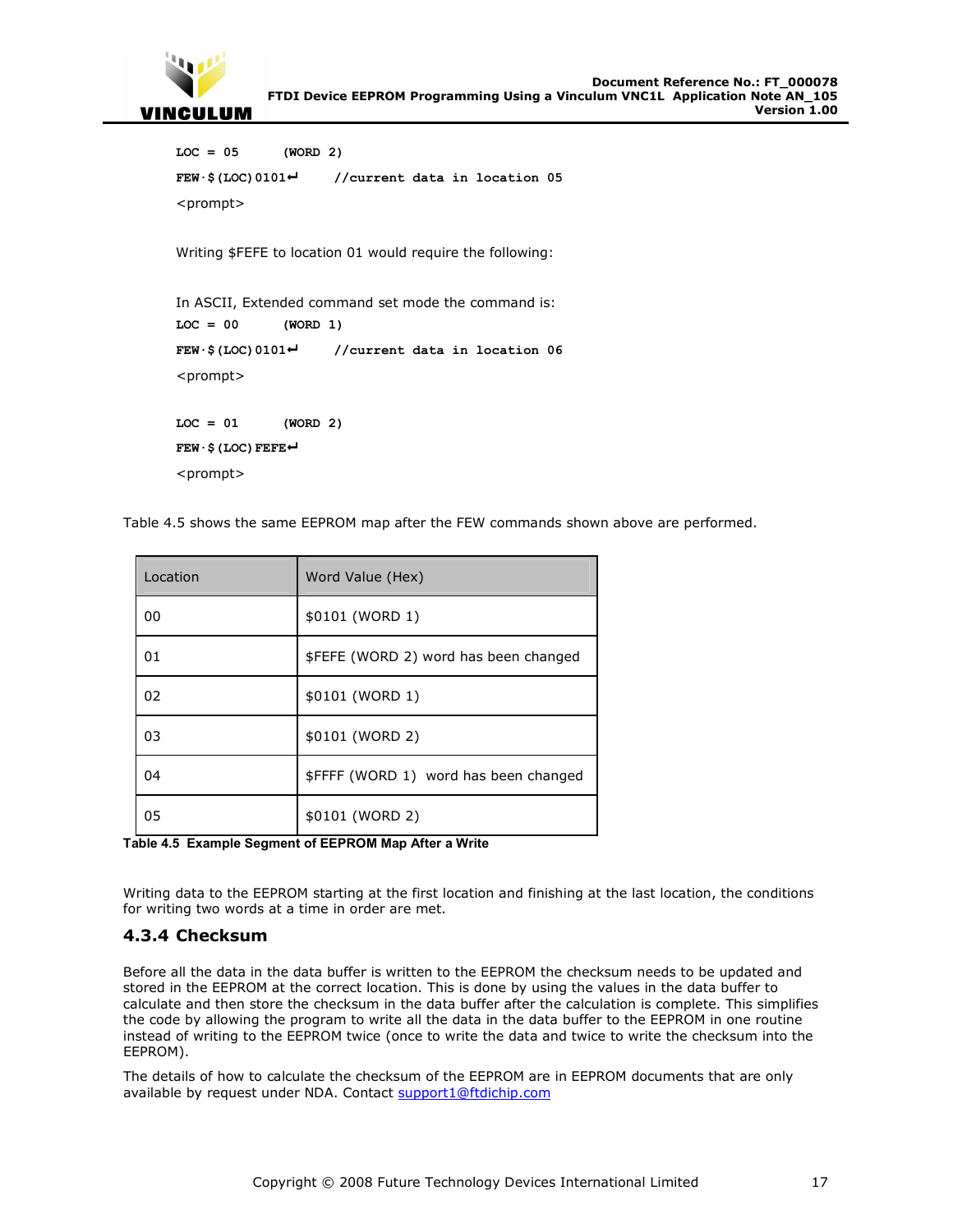

## **5 Contact Information**

#### **Head Office – Glasgow, UK**

Future Technology Devices International Limited 373 Scotland Street Glasgow G5 8QB United Kingdom Tel: +44 (0) 141 429 2777 Fax: +44 (0) 141 429 2758

E-mail (Sales) sales@ftdichip.com E-mail (Support) support@ftdichip.com E-mail (General Enquiries) admin1@ftdichip.com Web Site URL http://www.ftdichip.com Web Shop URL http://www.ftdichip.com

#### **Branch Office – Taipei, Taiwan**

Future Technology Devices International Limited (Taiwan) 4F, No 18-3, Sec. 6 Mincyuan East Road Neihu District Taipei 114 Taiwan, R.O.C. Tel: +886 (0) 2 8791 3570 Fax: +886 (0) 2 8791 3576

E-mail (Sales) tw.sales1@ftdichip.com E-mail (Support) tw.support1@ftdichip.com E-mail (General Enquiries) tw.admin1@ftdichip.com Web Site URL http://www.ftdichip.com

#### **Branch Office – Hillsboro, Oregon, USA**

Future Technology Devices International Limited (USA) 7235 NW Evergreen Parkway, Suite 600 Hillsboro, OR 97123-5803 USA Tel: +1 (503) 547 0988 Fax: +1 (503) 547 0987

E-Mail (Sales) us.sales@ftdichip.com E-Mail (Support) us.admin@ftdichip.com Web Site URL http://www.ftdichip.com

#### **Distributor and Sales Representatives**

Please visit the Sales Network page of the FTDI Web site for the contact details of our distributor(s) and sales representative(s) in your country.

Vinculum is part of Future Technology Devices International Ltd. Neither the whole nor any part of the information contained in, or the product described in this manual, may be adapted or reproduced in any material or electronic form without the prior written consent of the copyright holder. This product and its documentation are supplied on an as-is basis and no warranty as to their suitability for any particular purpose is either made or implied. Future Technology Devices International Ltd will not accept any claim for damages howsoever arising as a result of use or failure of this product. Your statutory rights are not affected. This product or any variant of it is not intended for use in any medical appliance, device or system in which the failure of the product might reasonably be expected to result in personal injury. This document provides preliminary information that may be subject to change without notice. No freedom to use patents or other intellectual property rights is implied by the publication of this document. Future Technology Devices International Ltd, 373 Scotland Street, Glasgow G5 8QB United Kingdom. Scotland Registered Number: SC136640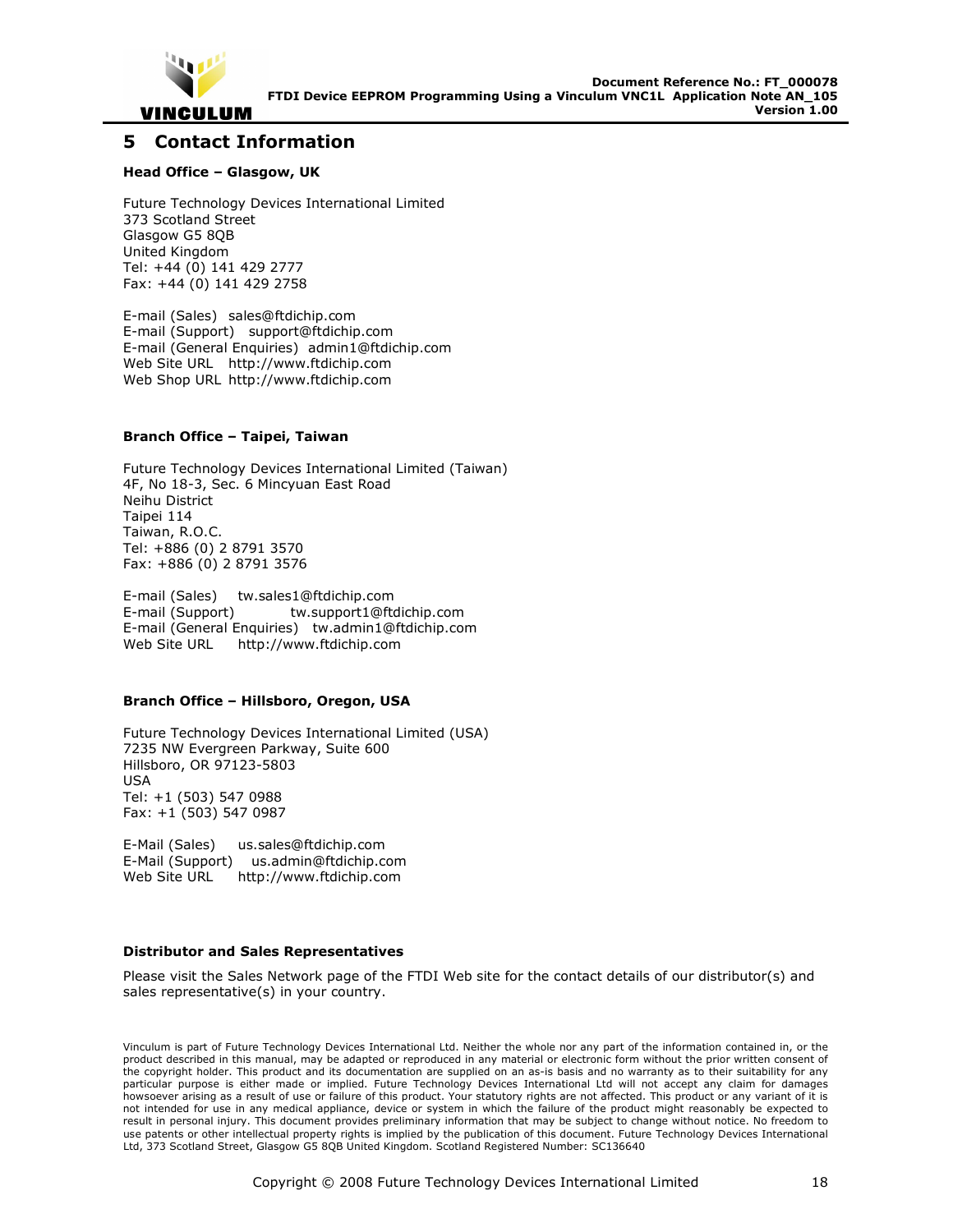

## **Appendix A - References**

| Document Reference                               | Description                                                                                                                      |
|--------------------------------------------------|----------------------------------------------------------------------------------------------------------------------------------|
| <b>VNC1L MPROG Application</b>                   | The code that this document is based on. Only available on<br>request under NDA. Contact support1@ftdichip.com                   |
| DS VNC1L-1A                                      | Vinculum Embedded USB Host Controller IC Data Sheet<br>http://www.ftdichip.com                                                   |
| Vinculum Firmware User Manual                    | Firmware user manual<br>http://www.ftdichip.com                                                                                  |
| FTDI FT232 / FT245 / FT2232                      | FTDI FT232 / FT245 / FT2232 Data Sheet<br>http://www.ftdichip.com                                                                |
| BM EEPROMdata checksum-2.pdf                     | EEPROM map for FT232 / FT245 'BM / 'BL and 'BQ devices.<br>Only available on request under NDA. Contact<br>support1@ftdichip.com |
| FT2232 EEPROM Data Structure and<br>Checksum.pdf | EEPROM map for FT2232D<br>Only available on request under NDA. Contact<br>support1@ftdichip.com                                  |
| FT232REEPROM.pdf                                 | EEPROM map for FT232 / FT245 'RL / 'RQ<br>Only available on request under NDA. Contact<br>support1@ftdichip.com                  |
| D2XX Programmer's Guide                          | D2XX Programmer's Guide<br>http://www.ftdichip.com                                                                               |
| <b>VDIP1 Data Sheet</b>                          | <b>VDIP1 Data Sheet</b><br>http://www.ftdichip.com                                                                               |